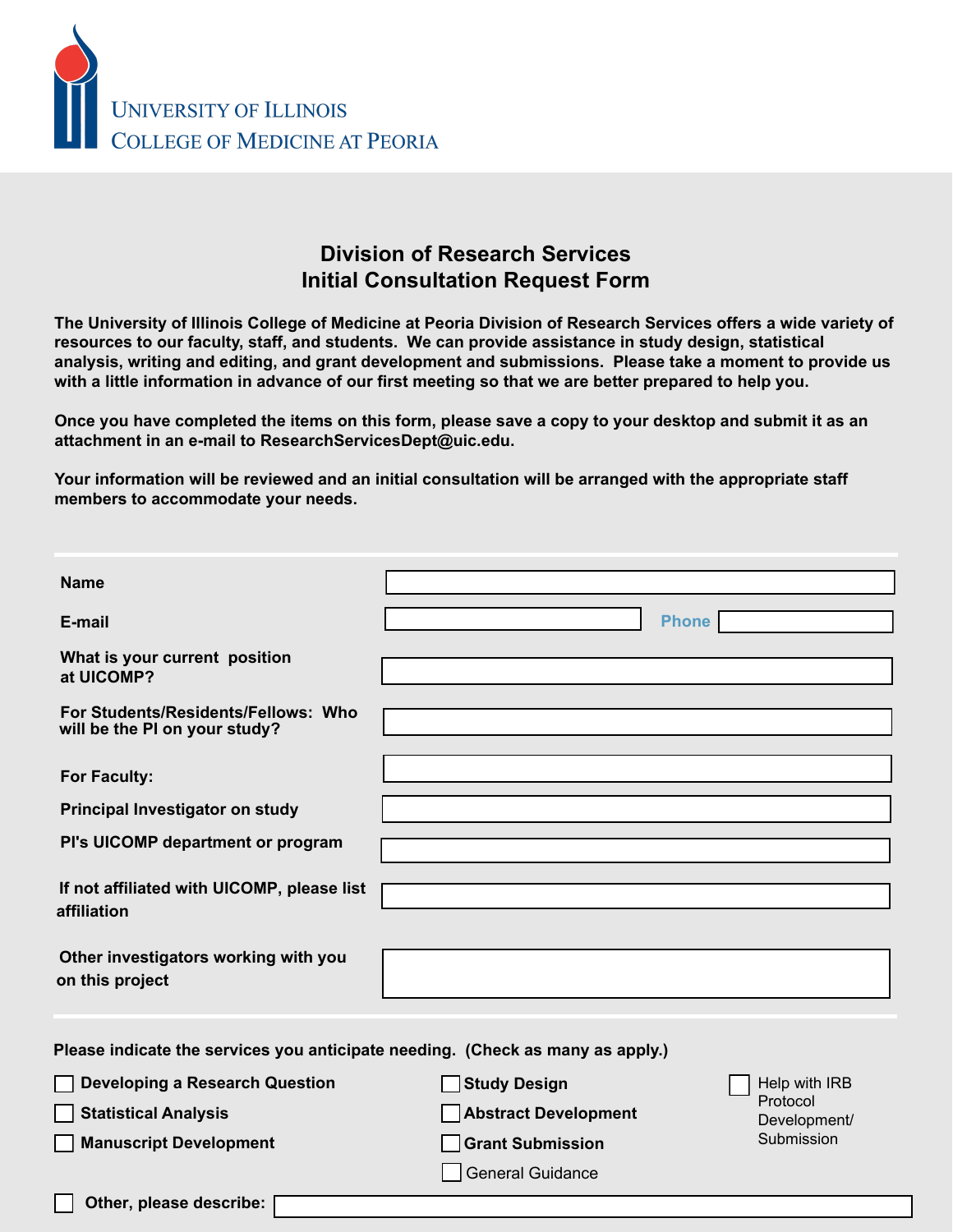**Study title:**

| Please provide a brief description of your project or research interests: (character limit 1200)                                                             |  |  |  |
|--------------------------------------------------------------------------------------------------------------------------------------------------------------|--|--|--|
|                                                                                                                                                              |  |  |  |
|                                                                                                                                                              |  |  |  |
|                                                                                                                                                              |  |  |  |
|                                                                                                                                                              |  |  |  |
|                                                                                                                                                              |  |  |  |
|                                                                                                                                                              |  |  |  |
|                                                                                                                                                              |  |  |  |
|                                                                                                                                                              |  |  |  |
| $\bigcap$ Yes<br>$\odot$ No<br>Is this study a sponsored project or supported by external funding?<br><b>Sponsored</b><br><b>Sponsor paying for services</b> |  |  |  |
| Sponsor not paying for services<br><b>Grant money paying for services</b><br><b>External Funding</b><br><b>Grant not paying for services</b>                 |  |  |  |
| Name of sponsor or grant agency, if applicable                                                                                                               |  |  |  |
|                                                                                                                                                              |  |  |  |
| What plans do you have for disseminating the results of your project? (Check as many as apply.)                                                              |  |  |  |
| <b>Scientific Talk</b><br><b>Poster Presentation</b><br><b>Case Report</b>                                                                                   |  |  |  |
| <b>Journal Article</b><br><b>Meeting Abstract</b><br><b>Meta-Analysis</b>                                                                                    |  |  |  |
| If known, name of Journal you are submitting to:                                                                                                             |  |  |  |
|                                                                                                                                                              |  |  |  |
| Deadline for abstract/poster/paper submission:                                                                                                               |  |  |  |
| If you do not have a known deadline for submission, please give us an idea of the completion date you are<br>working toward:                                 |  |  |  |
|                                                                                                                                                              |  |  |  |
| What stage are you at in terms of data<br>In Progress<br><b>Not Started</b><br><b>Complete</b><br>collection?                                                |  |  |  |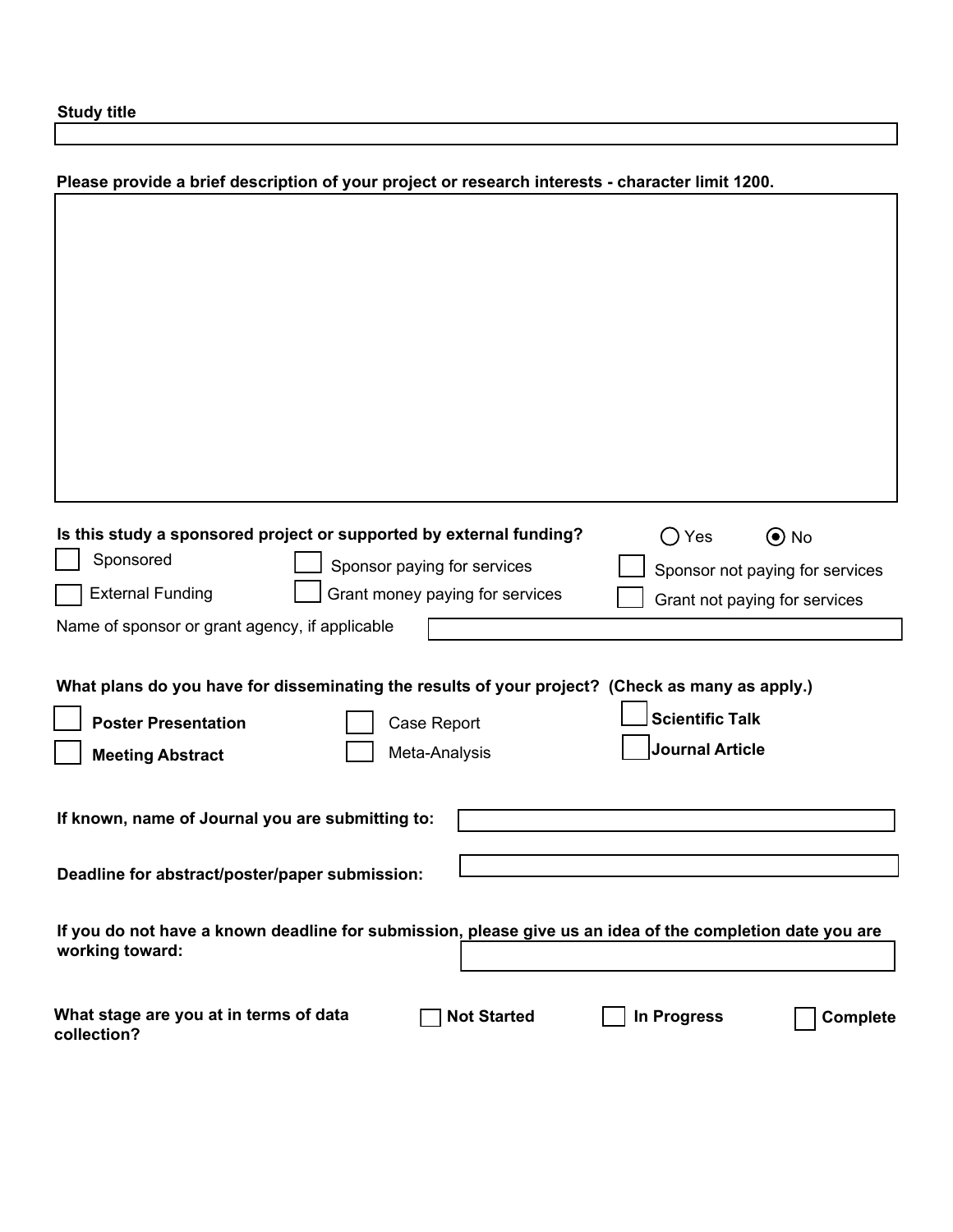| Does your Project Need Institutional<br><b>Review Board (IRB) Review?</b>                                                                                                                                                                                               | ⊙ Yes                                                                                            | <b>No</b>                                                                                                                     | <b>Not Sure</b>                                                                                                                                                                                                                                                                                         |
|-------------------------------------------------------------------------------------------------------------------------------------------------------------------------------------------------------------------------------------------------------------------------|--------------------------------------------------------------------------------------------------|-------------------------------------------------------------------------------------------------------------------------------|---------------------------------------------------------------------------------------------------------------------------------------------------------------------------------------------------------------------------------------------------------------------------------------------------------|
| If yes, check the items you have<br>completed.<br>OSF Research additional information and OSF forms at<br>https://www.osfhealthcare.org/research/investigators-<br>coordinators/starting-new-research/ email form directly<br>to osf.clinicalresearch@osfhealthcare.org | <b>Registration in IRBNet</b><br>-Consents, if needed<br><b>IRB Approved</b>                     | -Financial Disclosures (NSCOIDF or SFIDF Part I)<br>-Responsibility of Investigator form<br>-Protocol and all study materials | CITI Training Complete and Copy of CV to IRB<br>If Research done at OSF - Consult with OSF Data Analytics<br>If Research done at OSF - Submitted to OSF for Approval<br>Submitted forms to IRB in IRBNet (required signatures included)<br>-Project Protocol Review Form OR Research Determination Form |
| Is the project part of any of the following:<br>(Check all that apply.)                                                                                                                                                                                                 | <b>Cat Scholar</b><br><b>Craig Fellowship</b><br><b>INI Fellowship</b><br><b>INI Scholarship</b> |                                                                                                                               | <b>IRGMed</b><br><b>James Scholar</b><br><b>Residency Research Requirement</b><br><b>RSPP</b>                                                                                                                                                                                                           |
| If available/relevant, please attach a copy of the following items to your e-mail:<br>Most relevant journal article(s)<br><b>Survey instrument(s)</b><br>Any Additional Information you would<br>like us to have before we meet?                                        |                                                                                                  | Proposal (rough drafts are welcome)                                                                                           |                                                                                                                                                                                                                                                                                                         |

Thank you for providing this information. We will be in touch shortly to schedule a meeting with the appropriate staff in our department. Please feel free to contact us anytime with additional information or questions!

ResearchServicesDept@uic.edu